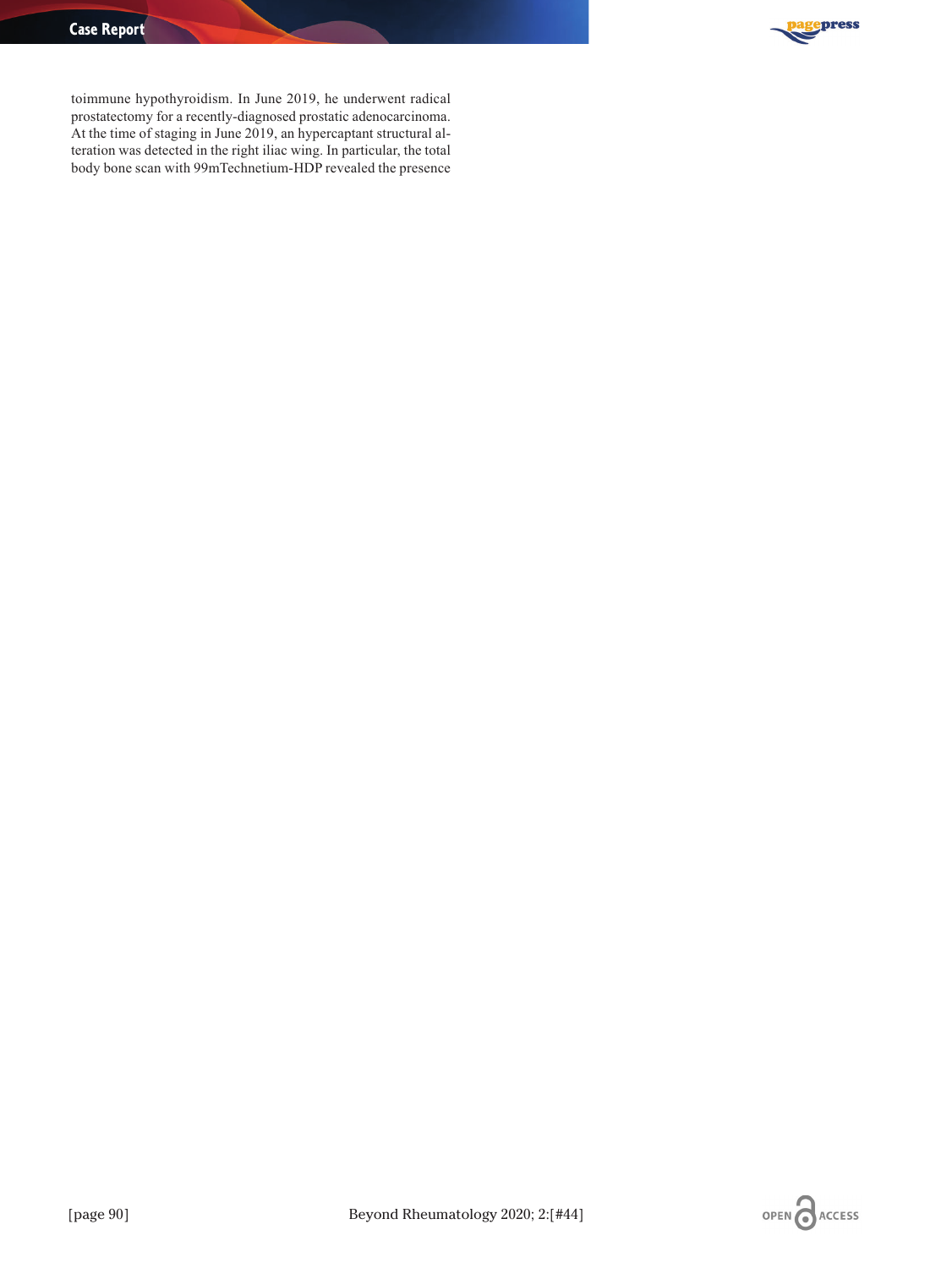



**Figure 3. 18 F-Fluoro-Methyl-Choline (FMC) positron emission tomography/computed tomography (PET/CT): there is an increased fixation of the tracer which initially orientates for oncological genesis in the middle third of the right iliac wing.**

## **Discussion**

Paget's disease (osteitis deformans) is a benign focal disorder with accelerated skeletal remodeling. Its approximate prevalence is 1.1% in pelvic bones in patients above the age of 40. Pagetic disease can affect a single bone segment (monostotic) or multiple bone segments (polyostotic) leading to bone hypertrophy, cortical expansion, and abnormal bone architecture.<sup>11,12</sup> Clinical symptoms include bone pain, bone deformity, and skeletal fragility. Complications of Paget's disease involve bones (deformity, fracture, and neoplastic degeneration), joints (osteoarthritis), the nervous and the vascular system.13 When Paget disease is suspected, an initial biochemical evaluation should be done with serum total alkaline phosphatase (ALP) or a more specific marker of bone formation such as serum cross-linked C-telopeptide (CTX) and conventional radiographs.13 Treatment with a bisphosphonate is recommended for most patients with active Paget's disease who are at risk of further skeletal and extra-skeletal complications. A single dose of 5 mg i.v. zoledronate as the treatment of choice in patients without contraindications is suggested.13 It is known that skeletal Paget disease can be associated with prostate cancer. Bone scintigraphy can differentiate between these 2 conditions.14 It is clear that PD may show an uptake on PET with several different radionuclides, including 18F FDG, 68Ga PSMA**,** 18F NaF, 18F fluorocholine and 11C choline PET/CT.15-20 As 11C choline is important in cell membrane synthesis, the increased C-11 choline uptake in PD is related to the increased rate of bone turnover, and therefore cell formation. It is unclear why choline uptake varies so widely and is apparently unrelated to the stage of disease activity, since it is not associated with the serum ALP level and there is no correlation between the uptake on 11C choline PET/CT and 99mTc MDP skeletal scintigraphy. Because of increased uptake of prostate cancer lesions to 11C choline PET/CT, it is important to recognize Paget's disease as a potential pitfall on 11C choline PET/CT. In particular, and when it is difficult to differentiate PD from bone metastases in prostate cancer, it is mandatory to perform a bone biopsy.

## **Conclusions**

The possibility of 18F-FMC PET/CT uptake in pagetic bone should be kept in mind when interpreting PET/CT findings in patients with prostate cancer. Therefore, the histological examination remains the goal standard in cases of suspected Paget's bone in patients with a history of prostate cancer.